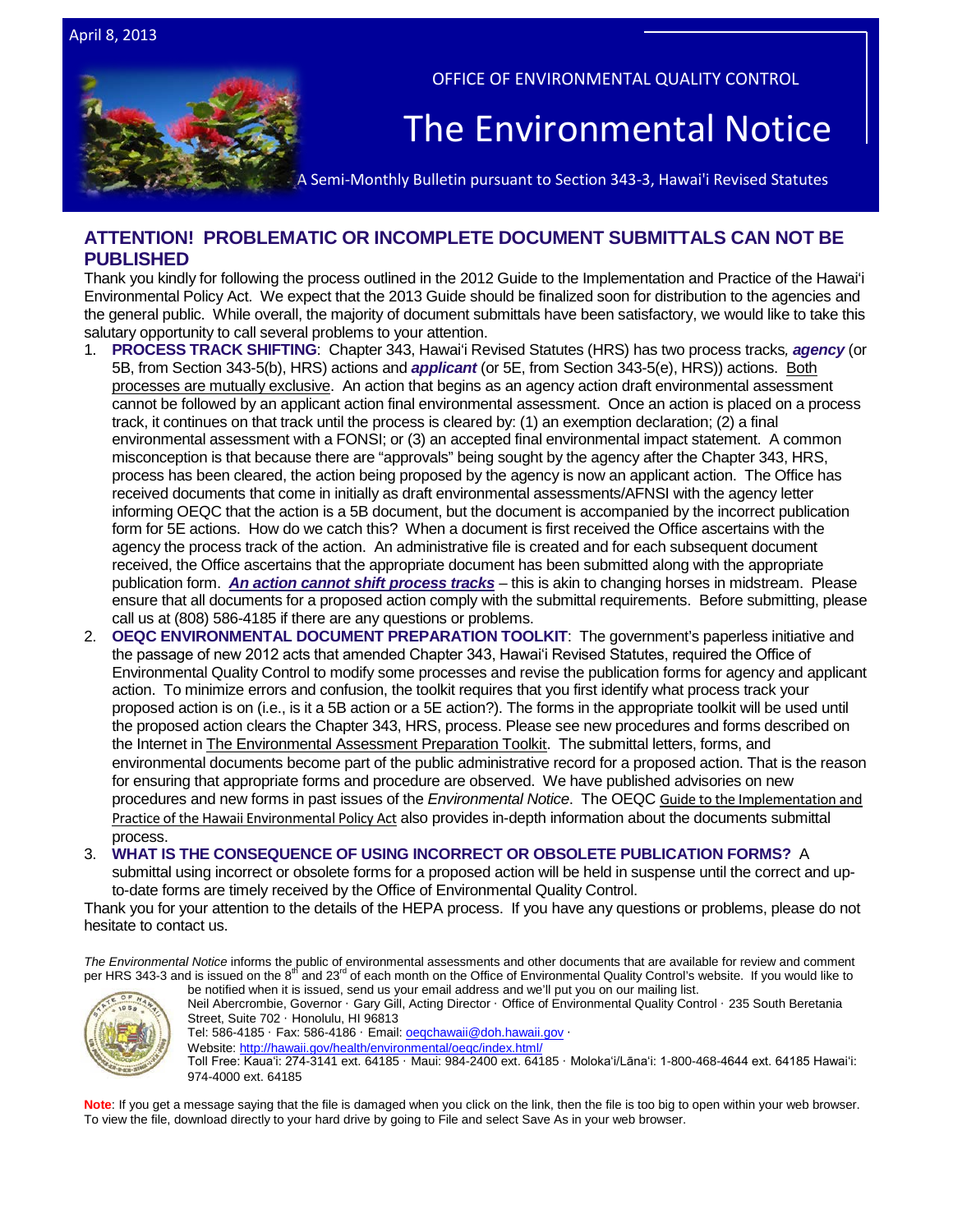# **FRONT PAGE**

| <b>HAWAII (HRS 343)</b>                     |  |
|---------------------------------------------|--|
|                                             |  |
| <b>MAUI (HRS 343)</b>                       |  |
| NATIONAL ENVIRONMENTAL POLICY ACT EA (NEPA) |  |
| <b>COASTAL ZONE MANAGEMENT NOTICES</b>      |  |
| <b>SHORELINE NOTICES</b>                    |  |

# **FEDERAL NOTICES**

| 2. Proposed Endangered, Threatened, and Not Warranted Listing Determinations for Six Distinct Population                                                                                                                     |  |
|------------------------------------------------------------------------------------------------------------------------------------------------------------------------------------------------------------------------------|--|
|                                                                                                                                                                                                                              |  |
|                                                                                                                                                                                                                              |  |
| 4. Lodging of a Proposed Consent Decree with the United States District Court for the District of Hawaii in the<br>lawsuit entitled United States and State of Hawaii v. Marisco, Ltd., Civil Action No. 13-00146-LEK-RLP  9 |  |
|                                                                                                                                                                                                                              |  |
|                                                                                                                                                                                                                              |  |
|                                                                                                                                                                                                                              |  |
|                                                                                                                                                                                                                              |  |

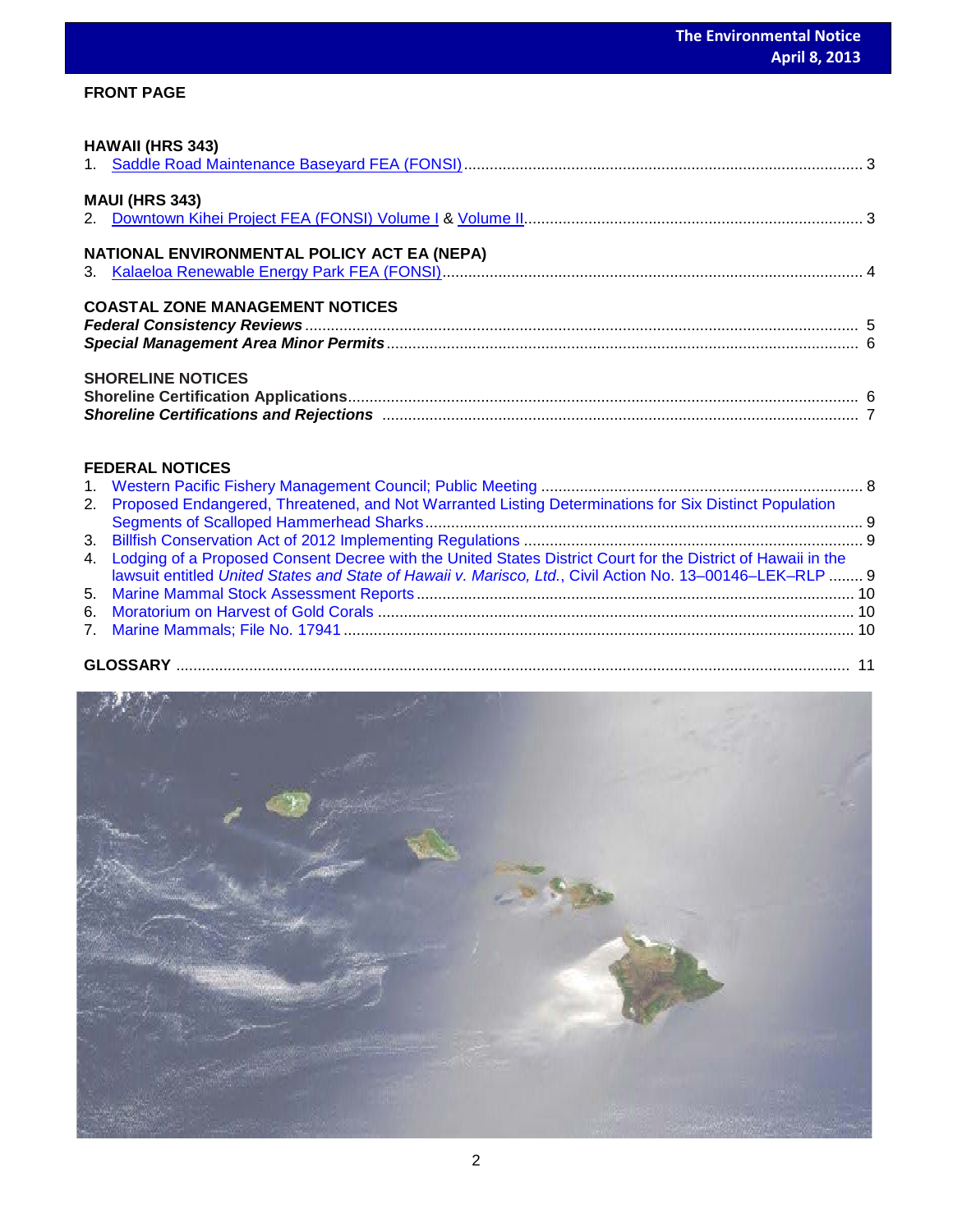# **HAWAI'I (HRS 343)**

# **1. [Saddle Road Maintenance Baseyard FEA \(FONSI\)](http://oeqc.doh.hawaii.gov/Shared%20Documents/EA_and_EIS_Online_Library/Hawaii/2010s/2013-04-08-HA-5B-FEA-Saddle-Road-Maintenance.pdf)**

| Island:                        | Hawai'i                                                        |  |  |  |  |
|--------------------------------|----------------------------------------------------------------|--|--|--|--|
| <b>District:</b>               | Hāmākua                                                        |  |  |  |  |
| TMK:                           | (3) 4-4-016: Portion of 03                                     |  |  |  |  |
| <b>Permits:</b>                | Conservation District Use Permit, National Pollutant           |  |  |  |  |
|                                | Discharge Elimination System, Construction Plan Review         |  |  |  |  |
| <b>Proposing/Determination</b> |                                                                |  |  |  |  |
| Agency:                        | Department of Transportation, 50 Maka'ala Street, Hilo,        |  |  |  |  |
|                                | Hawai'i 96720. Contact: Roy Shoji, (808) 933-2755              |  |  |  |  |
| <b>Consultant:</b>             | R.M. Towill Corporation, 2024 N. King Street, Suite 200,       |  |  |  |  |
|                                | Honolulu, Hawai'i 96819. Contact: Chester Koga, (808) 842-1133 |  |  |  |  |
|                                | chesterk@rmtowill.com                                          |  |  |  |  |
| Status:                        | Finding of No Significant Impact Determination                 |  |  |  |  |



 $\frac{P_{\hat{q}_\text{C}}}{Q_\text{C}}}$ 

The State Department of Transportation (HDOT) plans to construct a highways maintenance baseyard for the primary purpose of maintaining and repairing the Saddle Road. The proposed baseyard site occupies 4 acres of vacant land within a 20.5 acre area designated for the Mauna Kea State Recreation Area. The baseyard site would occupy space formerly utilized as a Nēnē breeding facility. The baseyard site and the Mauna Kea State Recreation Area are part of a larger, approximately 6,900 acre, parcel owned by the State of Hawai'i and identified by Tax Map Key (TMK) parcel (3) 4-4- 016: 003. The highways maintenance baseyard is needed to address maintenance and repair of the Saddle Road which is an approximately 47 mile long roadway which is the most direct route between East and West Hawai'i. The proposed site is centrally located between the east and west ends of the road in order to provide broader reach and convenience for repair work.

Saddle Road links the historical main population centers of the island in East Hawai'i with the growing west side, where the economy is anchored by tourism. It extends from Kaumana, above Hilo, to an intersection with Mamalahoa Highway 7 miles south of Waimea. It is the only road serving the Pōhakuloa Training Area (PTA), the Mauna Kea Astronomical Observatory Complex, the Mauna Loa atmospheric observatory complex, the ranching and residential areas of Waiki'i Ranch and Kaumana City, Mauna Kea State Recreation Area and other recreational areas.

Improvements on the site will include: a) shop building with work areas, an office, and vehicle parking, b) a fuel area, c) flammable storage area, d) parking area, d) open material storage, and e) utilities. Access to the site will continue via an existing unpaved road. The site will have a perimeter fence. Estimated construction costs are \$5.83 million. Construction start is schedule for Fall 2014.

# **MAUI (HRS 343)**

# **2. [Downtown Kihei Project](http://oeqc.doh.hawaii.gov/Shared%20Documents/EA_and_EIS_Online_Library/Maui/2010s/2013-04-08-MA-5B-FEA-Downtown-Kihei-Project-Volume-I.pdf) FEA (FONSI) Volume I & [Volume II](http://oeqc.doh.hawaii.gov/Shared%20Documents/EA_and_EIS_Online_Library/Maui/2010s/2013-04-08-MA-5B-FEA-Downtown-Kihei-Project-Volume-II.pdf)**

| <b>Island:</b>                 | Maui                                                                     |                         |
|--------------------------------|--------------------------------------------------------------------------|-------------------------|
| District:                      | Wailuku                                                                  |                         |
| TMK:                           | (2) 3-9-002:030, 076, 080 and 158                                        |                         |
| <b>Permits:</b>                | Community Plan Amendment; Change in Zoning; Special                      | <b>Project Vicinity</b> |
|                                | Management Area Use Permit and construction permits                      |                         |
| <b>Proposing/Determination</b> |                                                                          |                         |
| Agency:                        | Maui Planning Commission, 250 South High Street, Wailuku, Hawai'i 96793. |                         |
|                                | Contact: William Spence, (808) 270-7735                                  |                         |
| <b>Consultant:</b>             | Munekiyo & Hiraga, 305 High Street, Wailuku, HI 96793.                   |                         |
|                                | Contact: Colleen Suyama, (808) 244-2015                                  |                         |
| <b>Status:</b>                 | Finding of No Significant Impact Determination                           |                         |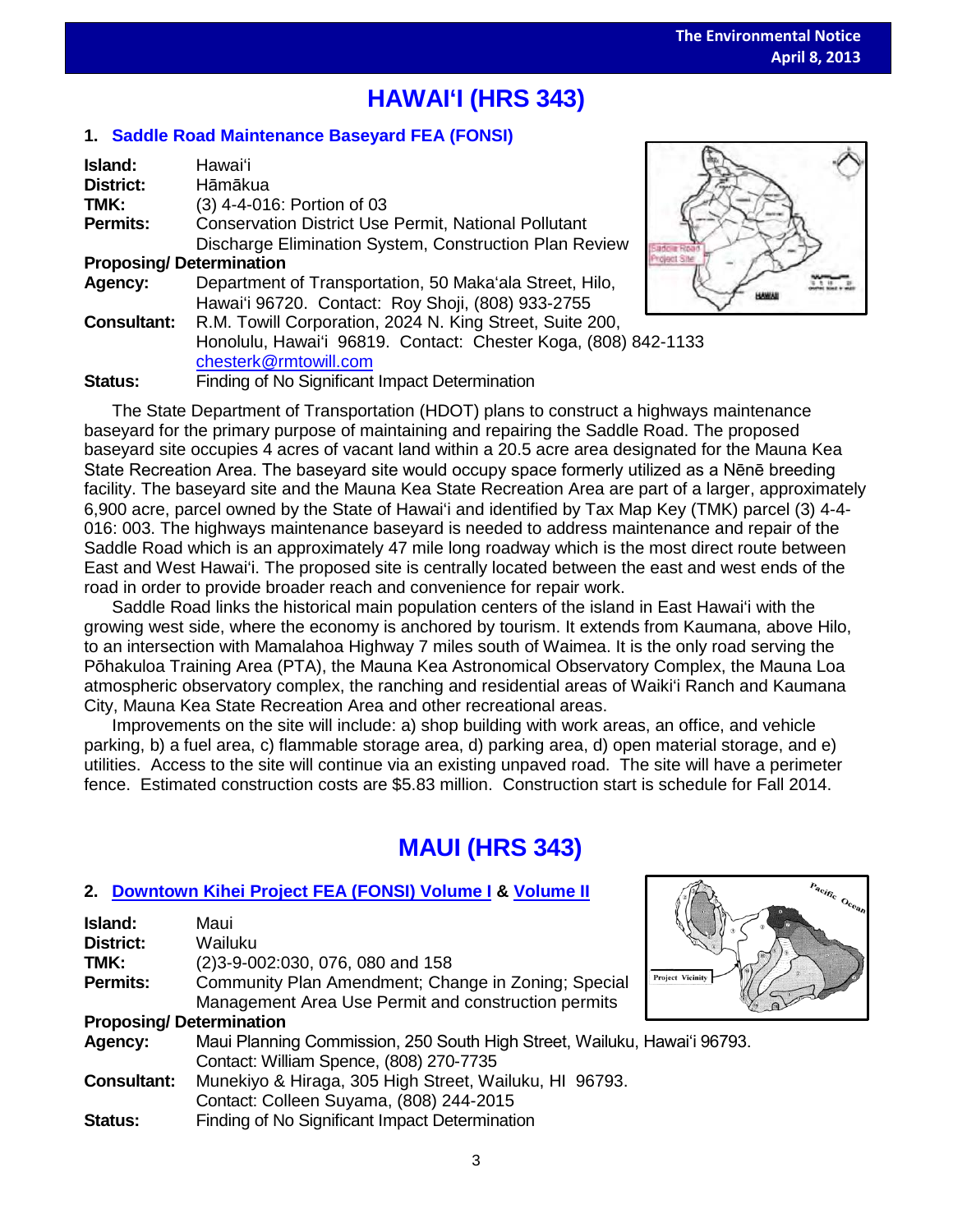The Krausz Companies, Inc. is seeking land use entitlement approvals for the proposed Downtown Kihei project on approximately 27.44 acres located along Piʻikea Avenue. The proposed project will provided spaces for business and medical offices, shops, a movie theater and restaurants and a 150 room, four-story select-services hotel. Approximately 257,098 sq. ft. of gross leasable area will be provided, including a 44,180 sq. ft. movie theater. Related improvements include grading, landscaping, underground utilities, drainage facilities, lighting, vehicle parking, and roadway improvements, including the reconstruction of Piʻikea Avenue.

Land use entitlements required for the proposed project include a Kihei-Makena Community Plan Amendment (CPA) for an approximate 2.6-acre portion of Parcel 030 to Hotel and an amendment to the Planning Standards to allow a height of 60 feet on Parcel 076 to accommodate the movie theater building; a Change in Zoning for Parcels 030, 076, 080 and 158; and a Special Management Area (SMA) Use Permit for the development of Parcels 030 (por.), 076 and 158. Parcel 080, an enhanced wetland, will not be developed. The CPA and use of County lands (roadway improvements to Piʻikea Avenue and Liloa Drive) are triggers for compliance with Chapter 343, Hawaii Revised Statutes.

# **NATIONAL ENVIRONMENTAL POLICY ACT**

# **3. [Kalaeloa Renewable Energy Park](http://oeqc.doh.hawaii.gov/Shared%20Documents/EA_and_EIS_Online_Library/NEPA%20and%20Other%20Documents/2013-04-08-NEPA-EA-FONSI-Kalaeloa-Renewable-Energy-Park.pdf) FEA (FONSI)**

| Island:            | Oʻahu                                                  |
|--------------------|--------------------------------------------------------|
| District:          | 'Ewa                                                   |
| Proposing          |                                                        |
| Agency:            | Department of the Navy                                 |
| <b>Consultant:</b> | Helber Hastert & Fee Planners, Pacific Guardian Center |
|                    | 733 Bishop Street 2590, Honolulu, HI, 96813            |
| Status:            | Finding of No Significant Impact Determination         |



Pursuant to the Council on Environmental Quality regulations (40 CFR §1500-1508) implementing the National Environmental Policy Act of 1969 (NEPA), and the Department of the Navy (Navy) procedures for implementing NEPA (32 CFR Part 775), the Navy gives notice that an Environmental Assessment (EA) has been prepared and an Environmental Impact Statement is not required for the proposed Kalaeloa Renewable Energy Park, Kalaeloa, O'ahu, Hawai'i.

The Navy proposes to authorize its lessee, Kalaeloa Ventures, LLC (KV), to construct a renewable energy park (REP) on approximately 20 acres of land at Kalaeloa, O'ahu, Hawai'i. The REP would consist of an approximately 6-megawatt photovoltaic array and related facilities. Also, under the Proposed Action, a 0.8-mile (1.3-kilometer) overhead power line would be constructed connecting the REP to the local electrical grid. Several alternative power line corridors were analyzed, in addition to the No Action Alternative.

The EA provides an analysis and evaluates the potential impacts to the human environment resulting from the Proposed Action and alternatives. The Navy determined that the Proposed Action would have an adverse effect on historic properties at Kalaeloa including the 'Ewa Field Runway. The Navy has complied with Section 106 and 110 of the National Historic Preservation Act and has executed a Programmatic Agreement documenting how adverse effects associated with the REP will be resolved. Based on the information gathered during the preparation of this EA and the analysis presented, the Navy has determined that the Proposed Action will not significantly impact human health or the environment.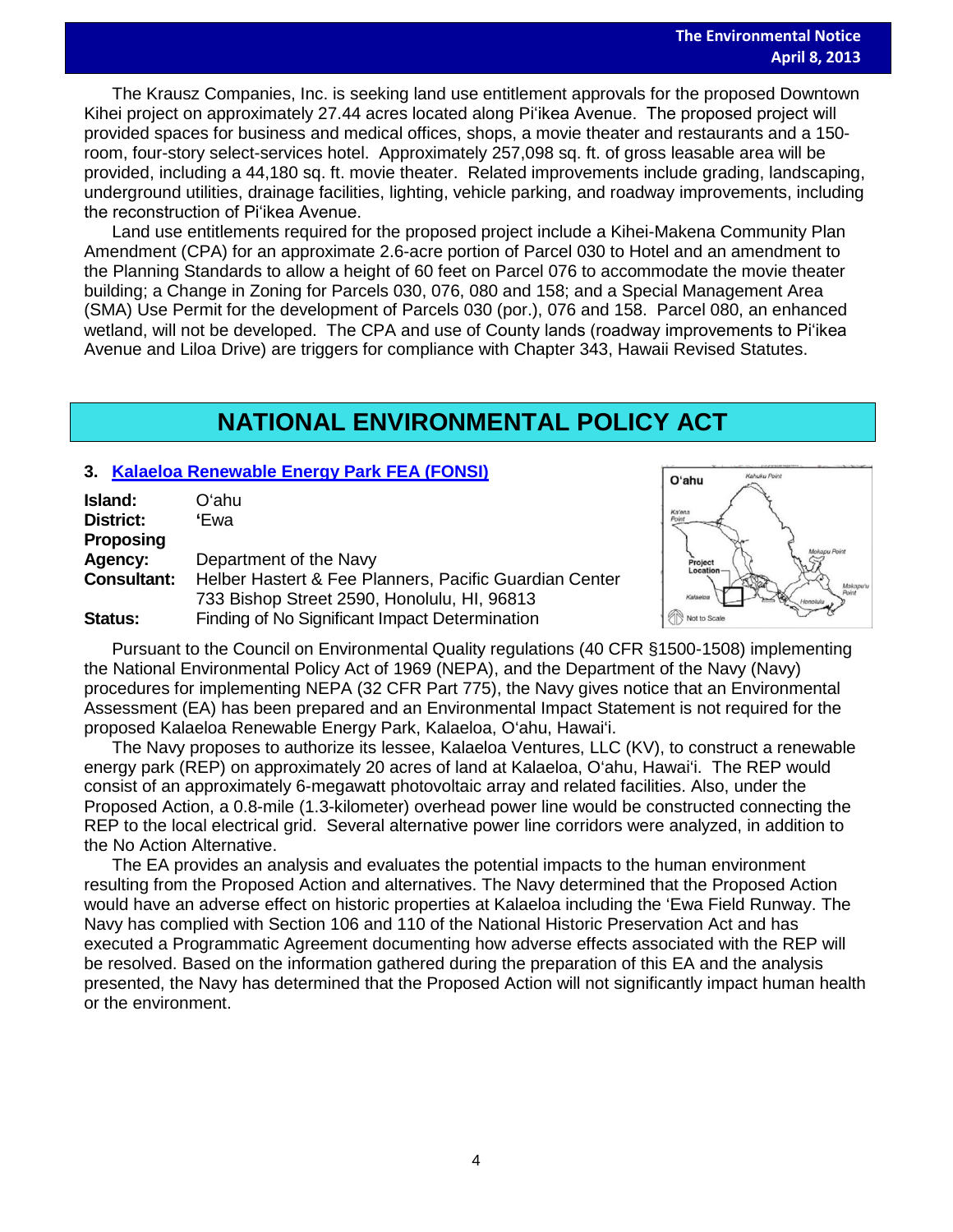# **COASTAL ZONE MANAGEMENT NOTICES**

# **FEDERAL CONSISTENCY REVIEWS**

The Hawai'i Coastal Zone Management (CZM) Program has received the following federal actions to review for consistency with the CZM objectives and policies in Chapter 205A, Hawai'i Revised Statutes. This public notice is being provided in accordance with section 306(d)(14) of the National Coastal Zone Management Act of 1972, as amended. For general information about CZM federal consistency please call John Nakagawa with the Hawai'i CZM Program at 587-2878. For neighboring islands use the following toll free numbers: Lāna'i and Moloka'i: 468-4644 x72878, Kaua'i: 274-3141 x72878, Maui: 984-2400 x72878 or Hawai'i: 974-4000 x72878. For specific information or questions about an action listed below please contact the CZM staff person identified for each action. Federally mandated deadlines require that comments be received by the date specified for each CZM consistency review. Comments may be submitted by mail, electronic mail or fax, as indicated below.

| Mail:  | Office of Planning                                       |
|--------|----------------------------------------------------------|
|        | Department of Business, Economic Development and Tourism |
|        | P.O. Box 2359                                            |
|        | Honolulu, Hawai'i 96804                                  |
| Email: | jnakagaw@dbedt.hawaii.gov                                |

*Fax*: (808) 587-2899

## *1. Interstate Route H-1 Rehabilitation, Middle St. to Ward Ave., Honolulu, O'ahu*

| <b>Applicant:</b>       | State Department of Transportation                                                                                                                                                                                                                                                                                                                                                                                                                                                                                                                                                                                                                                                                                                                                                        |
|-------------------------|-------------------------------------------------------------------------------------------------------------------------------------------------------------------------------------------------------------------------------------------------------------------------------------------------------------------------------------------------------------------------------------------------------------------------------------------------------------------------------------------------------------------------------------------------------------------------------------------------------------------------------------------------------------------------------------------------------------------------------------------------------------------------------------------|
| Contact:                | Mr. Ross Hironaka, 692-7575                                                                                                                                                                                                                                                                                                                                                                                                                                                                                                                                                                                                                                                                                                                                                               |
| Location:               | Interstate H-1, Middle St. to Ward Ave., Honolulu                                                                                                                                                                                                                                                                                                                                                                                                                                                                                                                                                                                                                                                                                                                                         |
| <b>Federal Action:</b>  | <b>Federal Funding</b>                                                                                                                                                                                                                                                                                                                                                                                                                                                                                                                                                                                                                                                                                                                                                                    |
| <b>Federal Agency:</b>  | Federal Highway Administration                                                                                                                                                                                                                                                                                                                                                                                                                                                                                                                                                                                                                                                                                                                                                            |
| <b>Proposed Action:</b> | Rehabilitate Interstate Route H-1, from Middle Street to the vicinity of Ward Avenue,<br>Honolulu. Project activities include: pavement rehabilitation; replacing highway lighting<br>from Middle St. to Vineyard Blvd. on-ramp; restriping to create four through lanes in both<br>directions; installing concrete glare screen on median barrier from Likelike Hwy. to Miller<br>St.; widen Nu'uanu Stream Bridge approximately 5 feet on downstream side; and making<br>minor modifications to support the fourth through lane, including storm drain, grade and<br>structural component modifications at select locations throughout the project area. The<br>project's use of federal funds from the Federal Highway Administration is subject to CZM<br>federal consistency review. |
| <b>CZM Contact:</b>     | John Nakagawa, 587-2878, jnakagaw@dbedt.hawaii.gov                                                                                                                                                                                                                                                                                                                                                                                                                                                                                                                                                                                                                                                                                                                                        |
| <b>Comments Due:</b>    | April 22, 2013                                                                                                                                                                                                                                                                                                                                                                                                                                                                                                                                                                                                                                                                                                                                                                            |

## *2. Moanakai Seawall Repair and Reconstruction, Kapa'a, Kaua'i*

| <b>Applicant:</b><br>Contact:<br><b>Federal Action:</b><br><b>Federal Agency:</b><br><b>Proposed Action:</b> | County of Kaua'i, Department of Public Works<br>Brian Takeda, R.M. Towill Corporation, 842-1133<br><b>Federal Permit</b><br>U.S. Army Corps of Engineers, Honolulu District<br>Reconstruct the existing seawall along Monakai Road, which has been damaged by<br>erosion and poses a threat to the structural stability of the adjacent road. The proposed<br>new revetment-seawall would be 520 feet long, consisting of a 4 feet deep revetment with<br>a dual layer of stones, a 100 - 200 pound stone layer overlain with a layer of 1,500 -<br>2,000 pound armor boulders, and bounded at the crest with a concrete rubble masonry<br>seawall. The new revetment-seawall would result in a final footprint that reduces the<br>existing footprint of the seawall by 60% of its original size within waters of the U.S. |
|--------------------------------------------------------------------------------------------------------------|-----------------------------------------------------------------------------------------------------------------------------------------------------------------------------------------------------------------------------------------------------------------------------------------------------------------------------------------------------------------------------------------------------------------------------------------------------------------------------------------------------------------------------------------------------------------------------------------------------------------------------------------------------------------------------------------------------------------------------------------------------------------------------------------------------------------------------|
| Location:                                                                                                    | Seaward of Monakai Road, Kapa'a, Kaua'i                                                                                                                                                                                                                                                                                                                                                                                                                                                                                                                                                                                                                                                                                                                                                                                     |
| TMK:                                                                                                         | (4) 4-5-2: 23                                                                                                                                                                                                                                                                                                                                                                                                                                                                                                                                                                                                                                                                                                                                                                                                               |
| <b>CZM Contact:</b><br><b>Comments Due:</b>                                                                  | John Nakagawa, 587-2878, inakagaw@dbedt.hawaii.gov<br>April 22, 2013                                                                                                                                                                                                                                                                                                                                                                                                                                                                                                                                                                                                                                                                                                                                                        |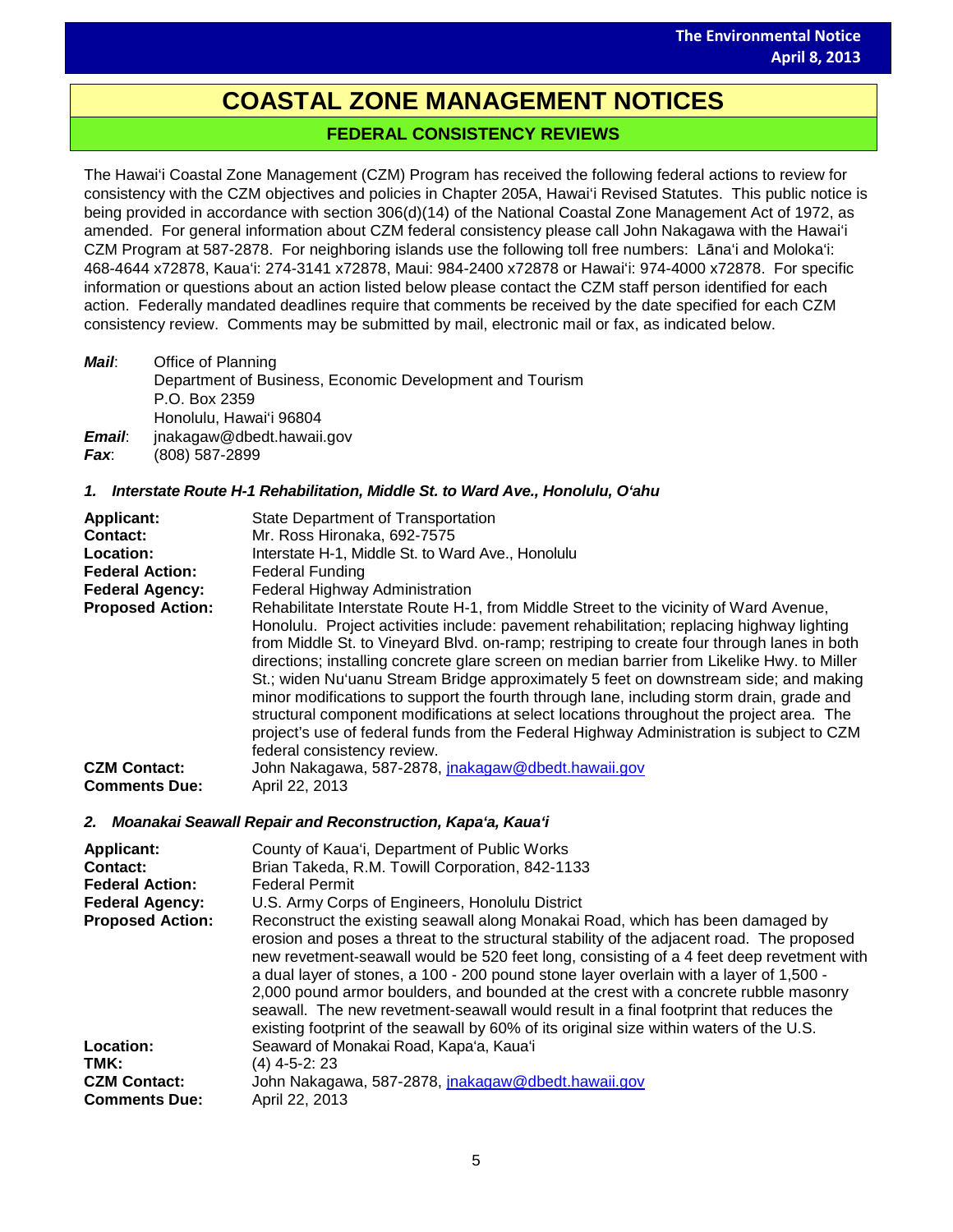# **Special Management Area (SMA) Minor Permits**

The SMA Minor permits below have been approved (HRS 205A-30). For more information, contact the county/state Planning Department. Honolulu (768-8014); Hawai'i (East Hawai'i, 961-8288; West Hawai'i, 323-4770); Kaua'i (241- 4050); Maui (270-7735); Kakaʻako or Kalaeloa Community Development District (587-2841).

| <b>Location (TMK)</b>                    | <b>Description (File No.)</b>                                                                                                                                                                                                      | <b>Applicant/Agent</b>                    |
|------------------------------------------|------------------------------------------------------------------------------------------------------------------------------------------------------------------------------------------------------------------------------------|-------------------------------------------|
| Hawai'i: North Kona (7-8-014: 050 & 097) | Consolidation of Two Lots, Removal of<br>Existing Wall, Construction of New Wall,<br>Landscaping and Leveling of Portion of Lot,<br>Converting Existing Slab to Parking, New<br>Driveway Location and Tree Removal (SMM<br>13-260) | Klaus D. Conventz                         |
| Maui: Lahaina (4-6-029: 002)             | Replace Windows (SM2 20130028)                                                                                                                                                                                                     | John E King                               |
| Maui: Lahaina (4-6-031: 034)             | Replace Windows (SM2 20130029)                                                                                                                                                                                                     | John & Paula Pope                         |
| Maui: Kihei (3-9-018: 022)               | Restaurant - Interior Alterations (SM2)<br>20130030)                                                                                                                                                                               | Ricky J McGovern                          |
| Maui: Kihei (2-2-024: 021)               | Electric Vehicle Recharging Station (SM2<br>20130031)                                                                                                                                                                              | <b>HNU Energy</b>                         |
| Maui: Napili (4-3-003: 017)              | Remodel Main Dwelling (SM2 20130032)                                                                                                                                                                                               | Nick Wagner                               |
| Maui: Kihei (3-9-005: 029 & 030)         | <b>Construct Two ADA Dune Walkovers (SM2)</b><br>20130033)                                                                                                                                                                         | County of Maui                            |
| O'ahu: Kapolei (9-1-014: Portion of 010) | New Containment Wall for the Acid Amine<br>Plant at the Chevron Hawai'i Refinery<br>(2013/SMA-9)                                                                                                                                   | Chevron Products Company /<br>Gerald Park |

# **SHORELINE NOTICES**

## **Shoreline Certification Applications**

The shoreline certification applications above are available for review at the DLNR Offices on Kauaʻi, Hawaiʻi, Maui, and Honolulu, 1151 Punchbowl Street, Room 220 (HRS 205A-42 and HAR 13-222-12). All comments shall be submitted in writing to the State Land Surveyor, 1151 Punchbowl Street, Room 210, Honolulu, Hawai'i 96813 and postmarked no later than 15 calendar days from the date of the public notice of the application. For more information, call Ian Hirokawa at 587-0420.

| File No. | <b>Date</b> | Location                                                                                                                                                                                                        | Applicant/Owner                                                         | <b>TMK</b>  |
|----------|-------------|-----------------------------------------------------------------------------------------------------------------------------------------------------------------------------------------------------------------|-------------------------------------------------------------------------|-------------|
| OA-1524  | 3/18/13     | Lot 12, Land Court Application 609 situate at<br>Mokuleia, Waialua, O'ahu<br>Address: 68-549 Crozier Drive<br>Purpose: Request for easement                                                                     | Walter P. Thompson, Inc./<br><b>Christine Fuss, Trustee</b>             | 6-8-004:014 |
| OA-1525  | 3/18/13     | Parcel 14 filled area of Kaneohe Bay fronting<br>Lot 90 Land Court Application 979 situate at<br>Kahalu'u, Ko'olaupoko, O'ahu<br>Address: 47-123 Kamehameha Highway<br>Purpose: Request for easement            | Walter P. Thompson, Inc./<br>Beverly Hoversland &<br>David Knox         | 4-7-019:078 |
| OA-1526  | 3/21/13     | Parcel 11 of TMK (1) 6-8-008 situate at<br>Waialua, O'ahu<br>Address: Farrington Highway<br>Purpose: Property to be sold                                                                                        | Sam O. Hirota, Inc./<br>United States of America                        | 6-8-008:011 |
| MA-542   | 3/18/13     | Lot 53 of Land Court Application 1744 (Map<br>13) situate at Hanakao'o, Honokowai,<br>Ka'anapali, Lahaina, Maui<br>Address: 2605 Ka'anapali Parkway<br>Purpose: Proposed repair and maintenance<br>improvements | ControlPoint Surveying,<br>Inc./ Kyo-Ya Hotels and<br><b>Resorts LP</b> | 4-4-008:005 |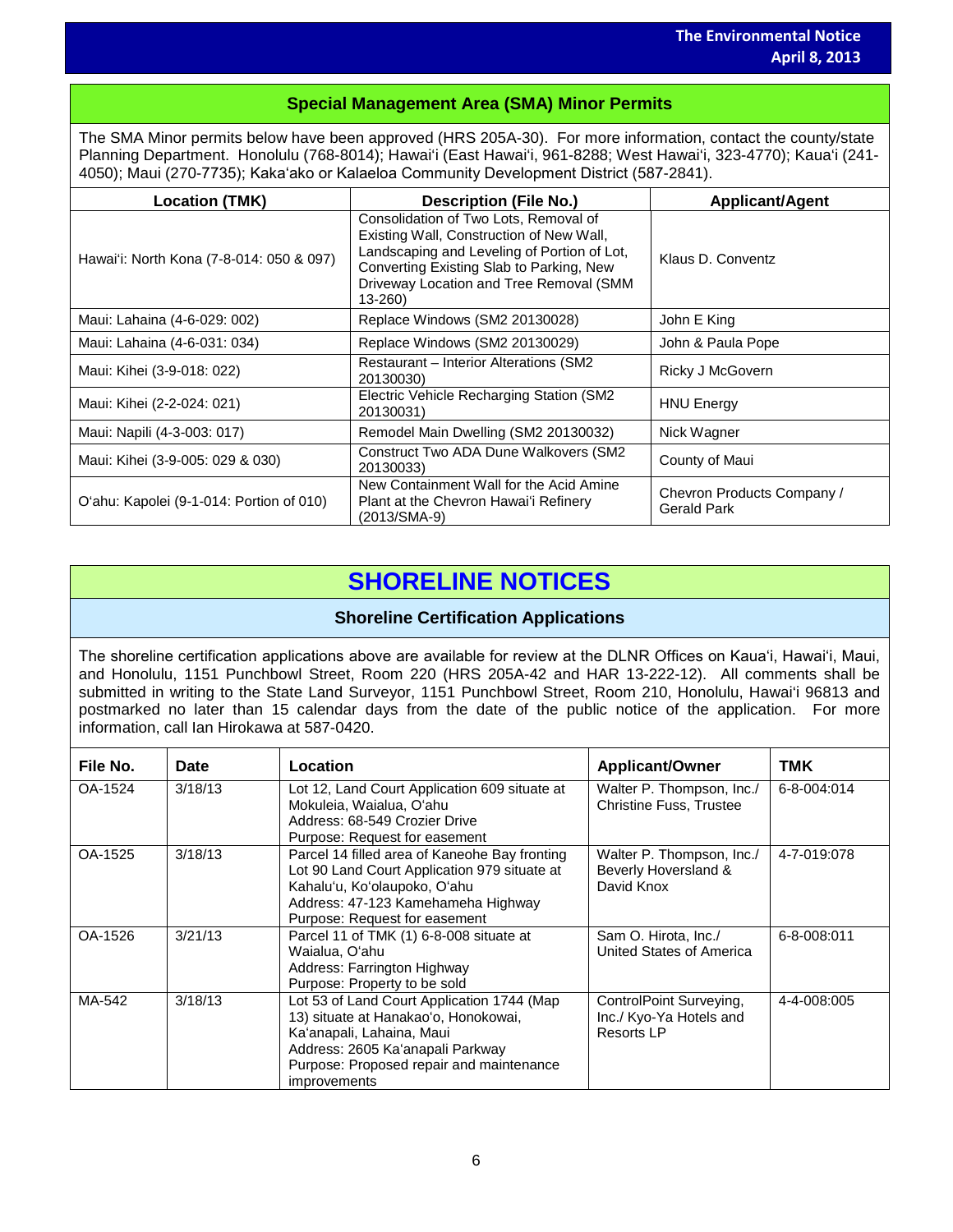| <b>The Environmental Notice</b> |         |                                                                                                                                                                                                                                                                                               | <b>April 8, 2013</b>                                      |             |
|---------------------------------|---------|-----------------------------------------------------------------------------------------------------------------------------------------------------------------------------------------------------------------------------------------------------------------------------------------------|-----------------------------------------------------------|-------------|
| MA-543                          | 3/19/13 | Ma'alaea Kai Condominiums being a portion of<br>Grant 3152 to Henry Cornwell being a<br>consolidation of Lots No. 6-A, 6-B, 7-A, 7-B<br>and a portion of Lot 8 Ma'alaea Beach Lots<br>Subdivision situate at Ma'alaea, Waikapu,<br>Wailuku, Maui<br>Address: 70 Hauoli Street<br>Purpose: N/A | Akamai Land Surveying,<br>Inc./Ma'alaea Kai AOAO.<br>Inc. | 3-8-014:021 |
| MA-544                          | 3/20/13 | Lot 1 of Kihei Beach Subdivision being a<br>portion of Grant 3152 to Henry Cornwell<br>situate at Pulehu-Nui & Waikapu, Kihei, Maui<br>Address: 191 N. Kihei Road<br>Purpose: N/A                                                                                                             | Akamai Land Surveying,<br>Inc./ William Sams              | 3-8-013:018 |

# **Shoreline Certifications and Rejections**

The shoreline notices below have been proposed for certification or rejection by DLNR (HRS 205A-42 and HAR 13- 222-26). Any person or agency who wants to appeal shall file a notice of appeal in writing with DLNR no later than 20 calendar days from the date of this public notice. Send the appeal to the Board of Land and Natural Resource, 1151 Punchbowl Street, Room 220, Honolulu, Hawai'i 96813.

| File No. | <b>Proposed/Rejected</b>                   | Location                                                                                                                                                                                                                                                                                                                        | <b>Applicant/Owner</b>                                            | <b>TMK</b>            |
|----------|--------------------------------------------|---------------------------------------------------------------------------------------------------------------------------------------------------------------------------------------------------------------------------------------------------------------------------------------------------------------------------------|-------------------------------------------------------------------|-----------------------|
| OA-1514  | <b>Proposed Shoreline</b><br>Certification | Portion of Lot F "Sunset Beach Lots" as<br>shown on File Plan 373 being a portion<br>of Land Patent Grant 8000 to John S.<br>Mackenzie situate at Pupukea-<br>Paumalū, Koʻolauloa, Oʻahu<br>Address: 59-351 Ke Nui Road<br>Purpose: Building setback line                                                                       | Gil P. Bumanglag/<br>Patricia L. Johnson<br><b>Trust</b>          | 5-9-020:029           |
| OA-1516  | <b>Proposed Shoreline</b><br>Certification | Lots 1-B and 7-B Land Court<br>Application 1089 situate at Kamananui,<br>Waialua, Oahu<br>Address: N/A<br>Purpose: Building permit                                                                                                                                                                                              | Walter P. Thompson,<br>Inc./ Shull Bonsall<br><b>Family Trust</b> | 6-7-001:051<br>(por.) |
| MA-519   | <b>Proposed Shoreline</b><br>Certification | Lot 71 of Land Court Application 1744<br>situate at Hanakao'o, Lahaina, Maui<br>Address: 100 Nohea Kai Drive<br>Purpose: Planning for future use of<br>subject parcel                                                                                                                                                           | Warren S. Unemori<br>Engineering, Inc./<br>Maui Ocean Club        | 4-4-013:001           |
| MA-538   | <b>Proposed Shoreline</b><br>Certification | Hololani Condominium Lot 1-A of<br>Bechert Estate Subdivision being a<br>portion of Lot 1 of Bechert Estate<br>Subdivision and a portion of Grant 1166<br>to D. Baldwin, J.F. Pogue and S.E.<br>Bishop situate at Kahananui, Lahaina,<br>Maui<br>Address: 4401 Lower Honoapiilani Rd.<br>Purpose: Shoreline protection purposes | Valera, Inc./ Hololani<br><b>AOAO</b>                             | 4-3-010:009           |
| MA-539   | <b>Proposed Shoreline</b><br>Certification | Lot 33 The Kuau Sunset Beach Lots<br>(File Plan 302) situate at Kuau,<br>Hamakuapoko, Maui<br>Address: 61 Aleiki Place<br>Purpose: Planning                                                                                                                                                                                     | Akamai Land<br>Surveying, Inc./ Aleiki<br>Place LLC               | 2-6-011:012           |
| MO-160   | Proposed Shoreline<br>Certification        | Lot 388 Land Court Application 632<br>(Map 29) situate at Kaunakakai,<br>Molokai<br>Address: 319 Seaside Street<br>Purpose: Special Management Area<br>review                                                                                                                                                                   | Akamai Land<br>Surveying, Inc./<br>Goodfellow Bros.,<br>Inc.      | 5-3-007:039           |
| HA-460   | <b>Proposed Shoreline</b><br>Certification | L.C. Aw. 8455-C, Ap. 2 to Kuluiki and<br>R.P. 3864, L.C. Aw. 7210, Ap. 2 to Kini<br>situate at Ke'eke'e 1 <sup>st</sup> and 2 <sup>nd</sup> , South<br>Kona, Island of Hawai'i<br>Address: N/A<br>Purpose: Obtain County permits                                                                                                | Wes Thomas<br>Associates/ The Foo<br>1980 Trust                   | 8-1-004:008<br>& 011  |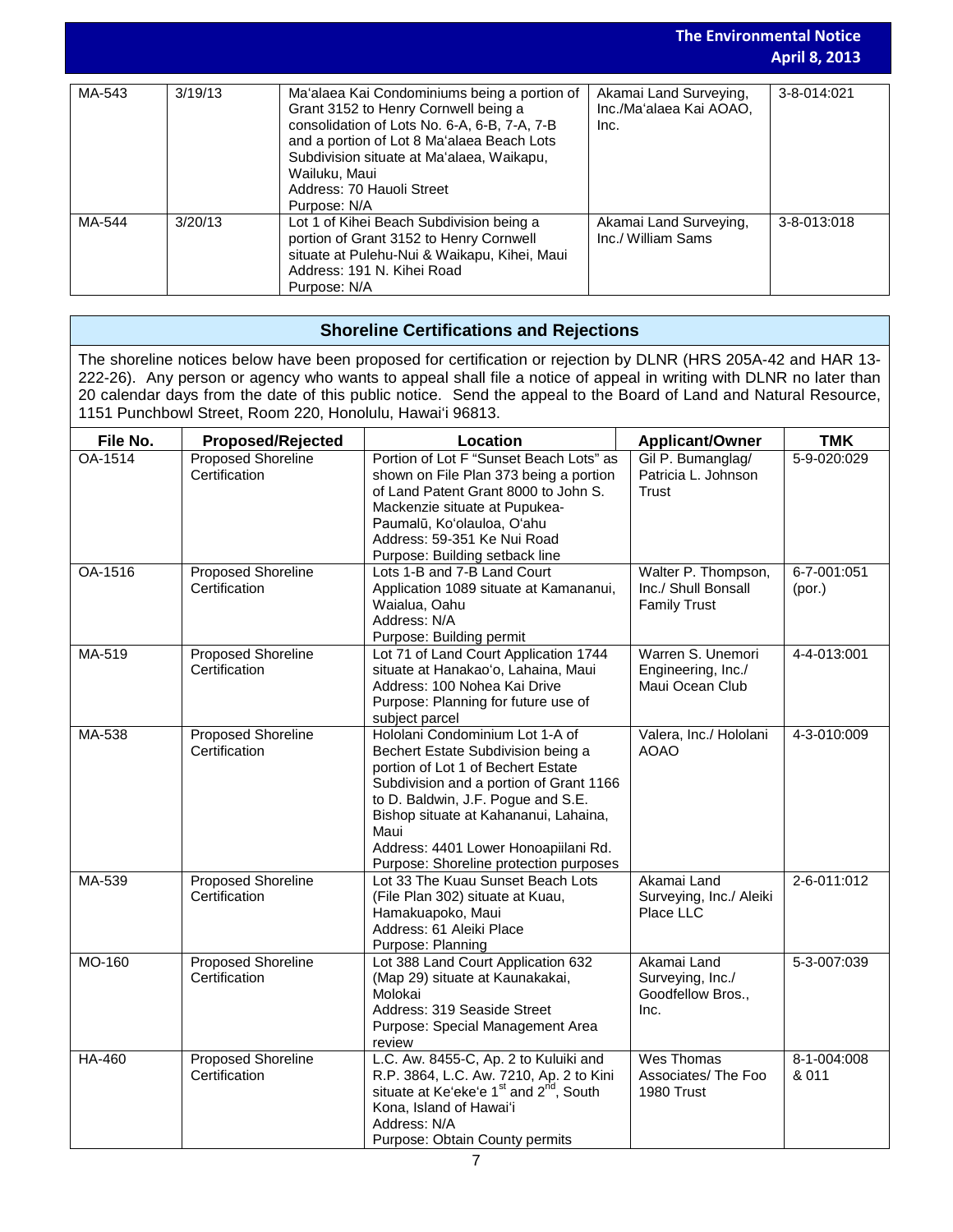|         |                                     |                                                                                                                                                                                                                                                                                                         | <b>The Environmental Notice</b><br><b>April 8, 2013</b>                                        |                         |
|---------|-------------------------------------|---------------------------------------------------------------------------------------------------------------------------------------------------------------------------------------------------------------------------------------------------------------------------------------------------------|------------------------------------------------------------------------------------------------|-------------------------|
| HA-462  | Proposed Shoreline<br>Certification | Portion of R.P. 4475, L.C. Aw. 7713,<br>Ap. 43 to V. Kamamalu situate at<br>Holualoa 1 <sup>st</sup> and 2 <sup>nd</sup> , North Kona, Island<br>of Hawaii<br>Address: N/A<br>Purpose: Obtain County permits                                                                                            | Wes Thomas<br>Associates/ George<br>A. Sandusky                                                | 7-6-016:012             |
| HA-463  | Proposed Shoreline<br>Certification | Limited Common Element Land Area<br>Appurtenant to Unit "B" of Puako Sands<br>Eha Condominium (CPR Map No.<br>2556) of Lot D being a portion of L.C.<br>Aw. 8559-B, Ap. 6 to W.C. Lunalilo<br>situate at Lalamilo, South Kohala,<br>Island of Hawai'i<br>Address: N/A<br>Purpose: Obtain County permits | <b>Wes Thomas</b><br>Associates/RQ<br>Shupe, Trustee of the<br><b>Shupe Trust</b>              | 6-9-002:026<br>CPR 0002 |
| KA-365  | Proposed Shoreline<br>Certification | Lot 7 "Waipouli Beach Lots" Portion of<br>Royal Patent 7373, Land Commission<br>Award 8559-B, Apana 42 to William C.<br>Lunalilo situate at Waipouli, Kawaihau,<br>Kaua'i<br>Address: 960 Niulani Road<br>Purpose: Renovation to residence                                                              | Ailana Surveying &<br>Geomatics/ Jim Molz                                                      | 4-3-009:003             |
| KA-372  | Proposed Shoreline<br>Certification | Lot 16 Wainiha Hui Land being a<br>portion of R.P. 7194, L.C. Aw. 11216,<br>Ap. 5 to M. Kekauonohi situate at<br>Wainiha, Halelea, Kauai<br>Address: 7242 Alamo'o Road<br>Purpose: Building permit application                                                                                          | Peter Taylor Engineer<br>and Land Surveyor,<br>Inc./ Robert A.<br>Rucker & Lee Shoon<br>Rucker | 5-8-008:037             |
| KA-374  | Proposed Shoreline<br>Certification | Portion of Moanakai Road situate at<br>Kapa'a, Kawaihau, Kaua'i<br>Address: N/A<br>Purpose: Permitting                                                                                                                                                                                                  | Ryan M. Suzuki/<br>County of Kauai                                                             | 4-5-001                 |
| OA-1497 | Rejection                           | Lot 3 as shown on Map 4 of Land Court<br>Application 726 situate at Punalu'u-<br>Makai, Kane'ohe, Ko'olaupoko, O'ahu<br>Address: 45-75 Waikalua Road<br>Purpose: Building permits                                                                                                                       | Ryan M. Suzuki/<br>Waikalua<br>Development LLC                                                 | 4-5-005:059             |
| MA-514  | Rejection                           | Lot 10-B-1 of Land Court Application<br>485 (Map 6) situate at Honokowai,<br>Lahaina, Maui<br>Address: 110 Ka'anapali Shores Place<br>Purpose: N/A                                                                                                                                                      | Akamai Land<br>Surveying,<br>Inc./Mahana AOAO                                                  | 4-4-001:099             |
| MA-515  | Rejection                           | Lot 4-A, Mahinahina Kai Subdivision<br>situate at Mahinahina, Maui<br>Address: 4007 Lower Honoapi'ilani<br>Road<br>Purpose: Determine shoreline setback                                                                                                                                                 | R.T. Tanaka<br>Engineers, Inc./<br>Mahinahina Beach<br><b>AOAO</b>                             | 4-3-008:001             |

# **FEDERAL NOTICES**

## 1. [Western Pacific Fishery Management Council; Public Meeting](http://www.gpo.gov/fdsys/pkg/FR-2013-04-05/pdf/2013-07954.pdf)

The U. S. National Marine Fisheries Service (NMFS) announces that the Western Pacific Fishery Management Council (Council) will hold meeting of its Pelagics Plan Team (PPT) and Archipelagic Fishery Ecosystem Plan Teams, in Honolulu, to discuss fishery issues and develop recommendations for future management. DATES: The meeting of the PPT will be held between April 23 and 24, 2013, from 8:30 a.m. to 5 p.m., and the Archipelagic Fishery Ecosystem Plan Teams will be held between April 22 and April 25, 2012, 8:30 a.m. to 5 p.m. ADDRESSES: The meetings will be held at the Council Office Conference Room, Western Pacific Fishery Management Council, 1164 Bishop St., Suite 1400, Honolulu, HI 96813; telephone: (808) 522–8220. FOR FURTHER INFORMATION CONTACT: Kitty M. Simonds, Executive Director; telephone: (808) 522–8220 (see. 20616, April 5, 2013).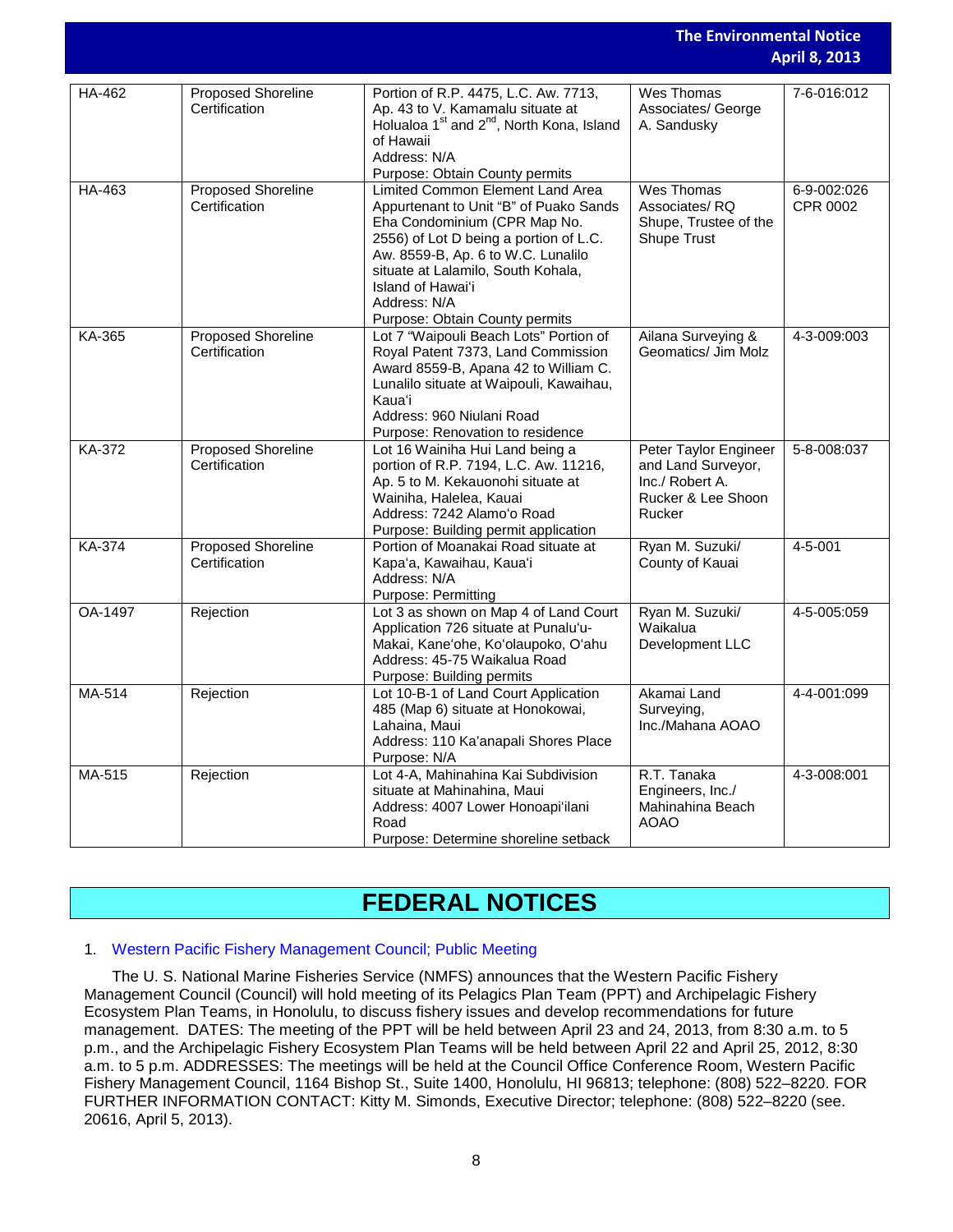# 2. Proposed Endangered, Threatened, and Not Warranted Listing Determinations for Six Distinct Population<br>Segments of Scallened Hammerboad Sharks [Segments of Scalloped Hammerhead Sharks](http://www.gpo.gov/fdsys/pkg/FR-2013-04-05/pdf/2013-07781.pdf)

In response to a petition submitted by WildEarth Guardians and Friends of Animals to list the species as threatened or endangered, the National Marine Fisheries Service (NMFS), has completed a comprehensive status review under the Endangered Species Act (ESA) for the scalloped hammerhead shark (*Sphyrna lewini*). Based on the best scientific and commercial information available, including the status review report, and other information available since completion of the status review report, NMFS has determined that the species is comprised of six distinct population segments (DPSs) that qualify as species under the ESA: Northwest Atlantic and Gulf of Mexico (NW Atlantic & GOM DPS); Central and Southwest Atlantic (Central & SW Atlantic DPS); Eastern Atlantic DPS; Indo-West Pacific DPS; Central Pacific DPS; and Eastern Pacific DPS. After reviewing the best available scientific and commercial information on the DPSs, NMFS has determined that two DPSs warrant listing as endangered, the Eastern Atlantic and Eastern Pacific DPSs; two DPSs warrant listing as threatened, the Central & SW Atlantic and Indo-West Pacific DPSs; and two DPSs do not warrant listing at this time, the NW Atlantic & GOM DPS and the Central Pacific DPS. Any protective regulations determined to be necessary and advisable for the conservation of the threatened DPSs under ESA section 4(d) would be proposed in a subsequent Federal Register announcement. Should the proposed listings be finalized, NMFS would also designate critical habitat for the species, to the maximum extent prudent and determinable. NMFS solicits information to assist these listing determinations, the development of proposed protective regulations, and designation of critical habitat in the event these proposed DPSs are finally listed. DATES: Comments on this proposed rule must be received by June 4, 2013. Public hearing requests must be requested by May 20, 2013. ADDRESSES: You may submit comments on this document, identified by the code NOAA–NMFS–2011–0261 by electronic submission, mail, or fax. Click on the link in the title of this notice for more details. The proposed rule and the status review report are also available electronically on the NMFS Web site at [http://www.nmfs.noaa.gov/pr/species/fish/scallopedhammerheadshark.htm.](http://www.nmfs.noaa.gov/pr/species/fish/scallopedhammerheadshark.htm) FOR FURTHER INFORMATION CONTACT: Maggie Miller, NMFS, Office of Protected Resources, (301) 427–8403 (see, 78 F.R. 20718, April 5, 2013).

## 3. [Billfish Conservation Act of 2012 Implementing Regulations](http://www.gpo.gov/fdsys/pkg/FR-2013-04-03/pdf/2013-07701.pdf)

The U. S. National Marine Fisheries Service (NMFS) issues this advance notice of proposed rulemaking (ANPR) to provide background information and request public comment on potential issues related to the implementation of the Billfish Conservation Act of 2012. DATES: Written comments regarding the issues in this ANPR must be received by 5 p.m., local time, on July 3, 2013. ADDRESSES: You may submit comments on this document, identified by NOAA– NMFS–2013–0004, by electronic submission, mail or fax. Click on the link in the title of this notice for details. FOR FURTHER INFORMATION CONTACT: Kim Marshall, Fishery Policy Analyst, National Marine Fisheries Service, (301) 427–8556 (see, 78 F.R. 20291, April 4, 2013).

## 4. [Lodging of a Proposed Consent Decree with the United States District Court for the District of Hawaii in the](http://www.gpo.gov/fdsys/pkg/FR-2013-04-03/pdf/2013-07701.pdf)  lawsuit entitled *[United States and State of Hawaii v. Marisco, Ltd.](http://www.gpo.gov/fdsys/pkg/FR-2013-04-03/pdf/2013-07701.pdf)*, Civil Action No. 13–00146–LEK–RLP

On March 28, 2013, the U. S. Department of Justice lodged a proposed consent decree with the United States District Court for the District of Hawaii in the lawsuit entitled United States and State of Hawaii v. Marisco, Ltd., Civil Action No. 13–00146–LEK–RLP. This consent decree will resolve claims asserted by the United States and the State of Hawaii against Marisco, Ltd. for injunctive relief and civil penalties based on violations of the Clean Water Act. The complaint in this lawsuit alleges that Marisco violated the regulations that govern the discharge of pollutants at the defendant's shipyard and drydock facility at Barbers Point Harbor near Kapolei, Hawaii. The consent decree requires the defendant to perform injunctive relief and pay a civil penalty of \$710,000. The publication of this notice opens a period for public comment on the consent decree. Comments should be addressed to the Assistant Attorney General, Environment and Natural Resources Division, and should refer to United States and State of Hawaii v. Marisco, Ltd., D.J. Ref. No.90–5–1–1–09870. All comments must be submitted no later than thirty (30) days after the publication date of this notice. Comments may be submitted either by email or by mail: To submit comments, send them to: by email - [pubcommentees.enrd@usdoj.gov;](mailto:pubcommentees.enrd@usdoj.gov) by mail - Assistant Attorney General, U.S. DOJ—ENRD, P.O. Box 7611, Washington, D.C. 20044–7611. During the public comment period, the consent decree may be examined and downloaded at this Justice Department Web site: [http://www.usdoj.gov/enrd/Consent\\_Decrees.html.](http://www.usdoj.gov/enrd/Consent_Decrees.html) The Department of Justice will provide a paper copy of the consent decree upon written request and payment of reproduction costs. Please mail your request and payment to: Consent Decree Library, U.S. DOJ-ENRD, P.O. Box 7611, Washington, DC 20044–7611. Please enclose a check or money order for \$8.50 (25 cents per page reproduction cost) payable to the United States Treasury (see, 78 F.R. 20140, April 03, 2013).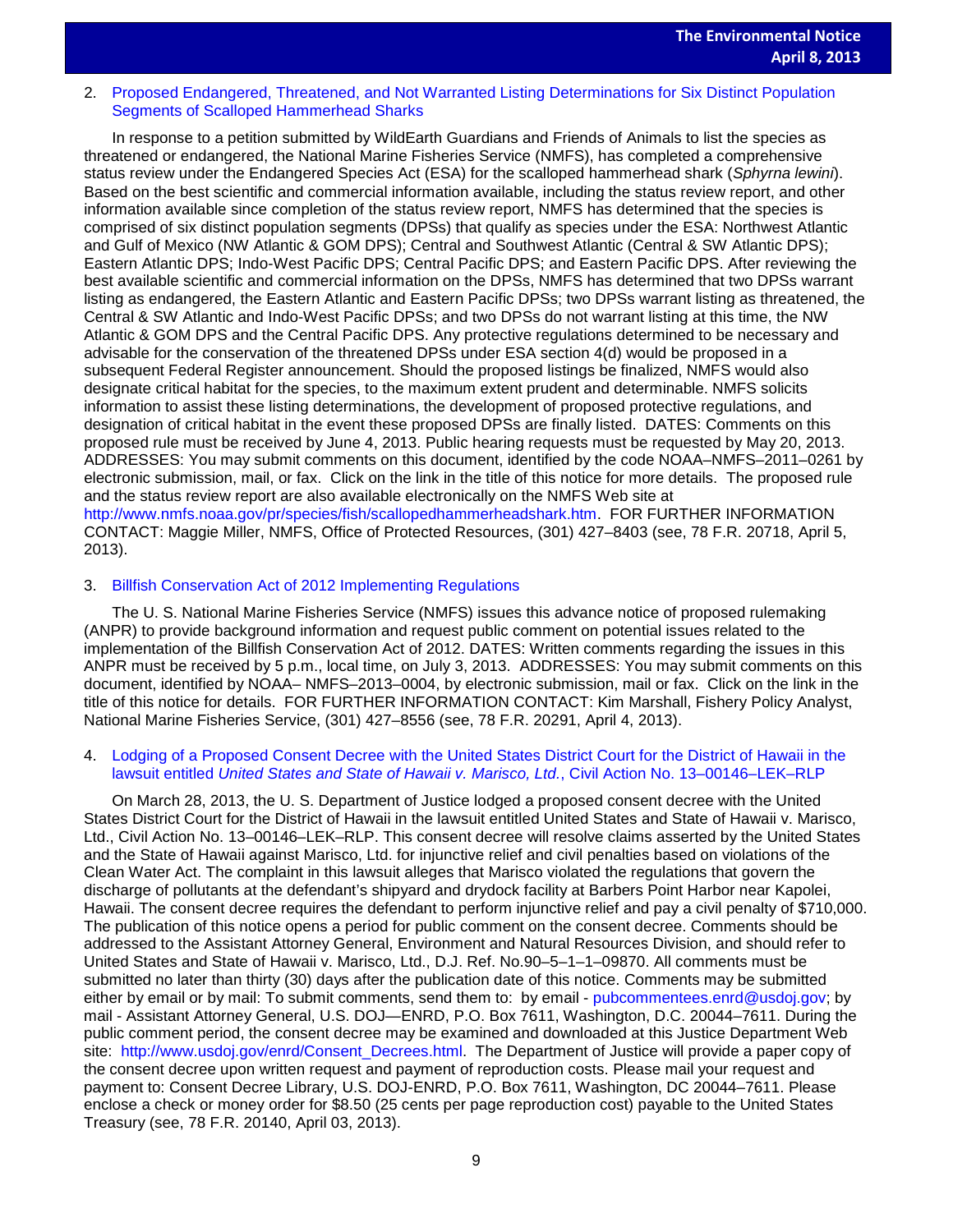### 5. [Marine Mammal Stock Assessment Reports](http://www.gpo.gov/fdsys/pkg/FR-2013-04-01/pdf/2013-07553.pdf)

As required by the Marine Mammal Protection Act (MMPA), the National Marine Fisheries Service (NMFS) has incorporated public comments into revisions of marine mammal stock assessment reports (SARs). All but ten of the 2012 reports are final and available to the public. ADDRESSES: Electronic copies of SARs are available on the Internet as regional compilations ad individual reports at the following address:

http://www.nmfs.noaa.gov/pr/sars/. You also may send requests for copies of reports to: Chief, Marine Mammal and Sea Turtle Conservation Division, Office of Protected Resources, National Marine Fisheries Service, 1315 East-West Highway, Silver Spring, MD 20910–3226, Attn: Stock Assessments. Copies of the Alaska Regional SARs may be requested from Robyn Angliss, Alaska Fisheries Science Center, 7600 Sand Point Way, BIN 15700, Seattle, WA 98115. Copies of the Atlantic Regional SARs may be requested from Gordon Waring, Northeast Fisheries Science Center, 166 Water Street, Woods Hole, MA 02543. Copies of the Pacific Regional SARs may be requested from Jim Carretta, Southwest Fisheries Science Center, NMFS, 8604 La Jolla Shores Drive, La Jolla, CA 92037–1508. FOR FURTHER INFORMATION CONTACT: Shannon Bettridge, Office of Protected Resources, 301–427–8402, Shannon.Bettridge@noaa.gov; Robyn Angliss, Alaska Fisheries Science Center, 206–526–4032, Robyn.Angliss@noaa.gov; Gordon Waring, Northeast Fisheries Science Center, 508– 495–2311, Gordon.Waring@noaa.gov; or Jim Carretta, Southwest Fisheries Science Center, 858–546–7171, [Jim.Carretta@noaa.gov](mailto:Jim.Carretta@noaa.gov) (see, 78 F.R. 19446, April 1, 2013)

### 6. [Moratorium on Harvest](http://www.gpo.gov/fdsys/pkg/FR-2013-03-26/pdf/2013-06903.pdf) of Gold Corals

The U. S. National Marine Fisheries Service (NMFS) requests comments on a proposed rule that would extend the region-wide moratorium on the harvest of gold corals in the U.S. Pacific Islands through June 30, 2018. NMFS intends this proposed rule to prevent overfishing and to stimulate research on gold corals. DATES: Comments must be received by April 25, 2013. ADDRESSES: You may submit comments on this document, identified by the code NOAA– NMFS–2013–0002, by electronic submission, mail, or fax. Click on the link in the title of this notice for more details. FOR FURTHER INFORMATION CONTACT: Lewis Van Fossen, NMFS PIR Sustainable Fisheries, 808–541–1378 (see, 78 F.R.18302, March 26, 2013).

### 7. [Marine Mammals; File No. 17941](http://www.gpo.gov/fdsys/pkg/FR-2013-03-22/pdf/2013-06593.pdf)

The U. S. National Marine Fisheries Service (NMFS) gives notice that Brian Skerry, 285 High Street, Uxbridge, MA 01569, has applied in due form for a permit to conduct commercial or educational photography on bottlenose (*Tursiops truncatus*) and spinner (*Stenella longirostris*) dolphins. DATES: Written, telefaxed, or email comments must be received on or before April 22, 2013. ADDRESSES: These documents are available upon written request or by appointment in the following offices: Permits and Conservation Division, Office of Protected Resources, NMFS, 1315 East-West Highway, Room 13705, Silver Spring, MD 20910; phone (301) 427–8401; fax (301) 713–0376; Pacific Islands Region, NMFS, 1601 Kapi'olani Blvd., Rm 1110, Honolulu, Hawai'i 96814–4700; phone (808) 944–2200; fax (808) 973–2941; and Southeast Region, NMFS, 263 13th Avenue South, Saint Petersburg, FL 33701; phone (727) 824–5312; fax (727) 824–5309. Written comments on this application should be submitted to the Chief, Permits and Conservation Division, at the address listed above. Comments may also be submitted by facsimile to (301) 713–0376, or by email to [NMFS.Pr1Comments@noaa.gov.](mailto:NMFS.Pr1Comments@noaa.gov) Please include the File No. in the subject line of the email comment. Those individuals requesting a public hearing should submit a written request to the Chief, Permits and Conservation Division at the address listed above. The request should set forth the specific reasons why a hearing on this application would be appropriate. FOR FURTHER INFORMATION CONTACT: Carrie Hubard or Kristy Beard, (301) 427–8401 (see, 78 F.R. 17639, March 22, 2013).